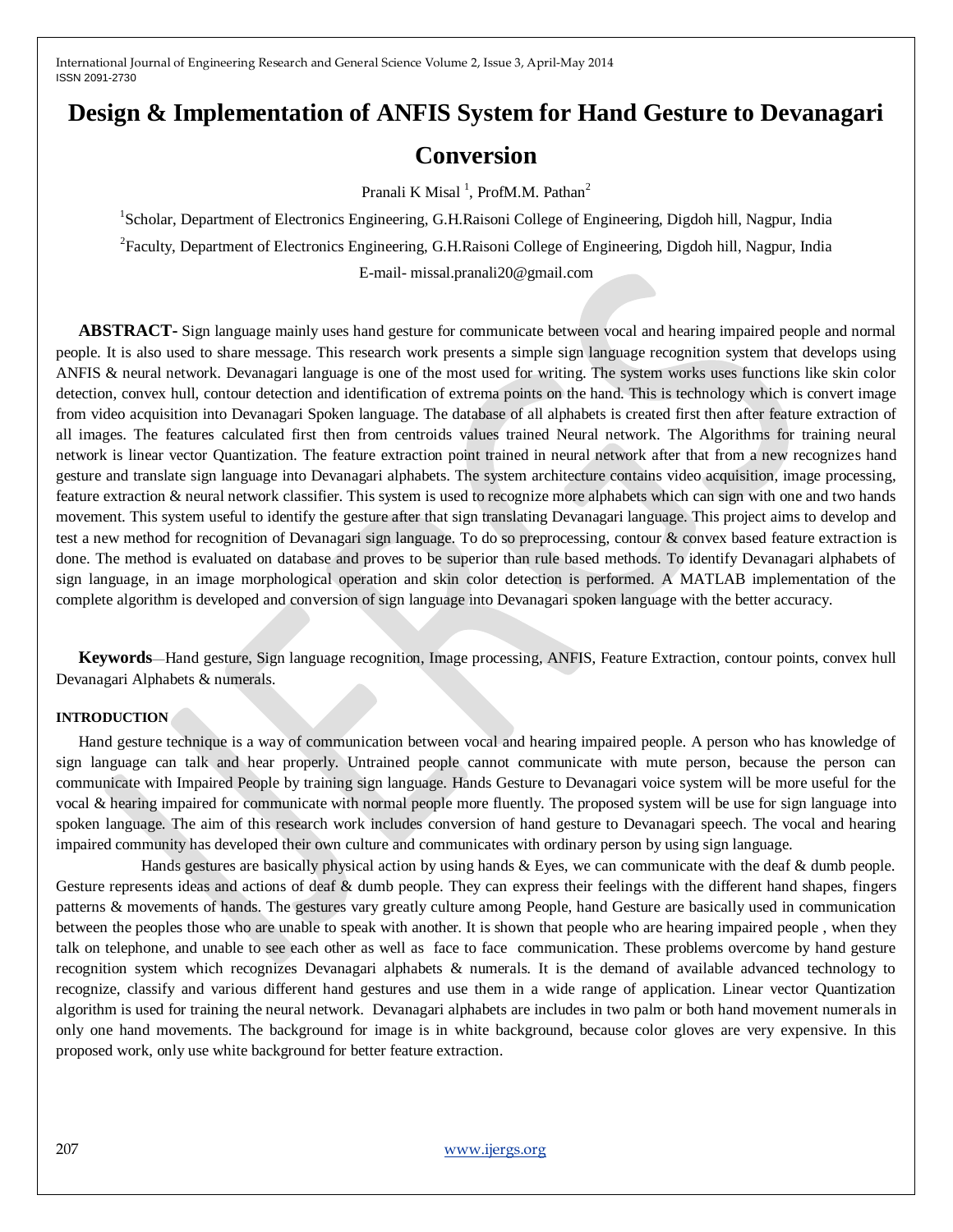#### **II. RELATED WORK ON HAND GESTURE RECOGNITION**

 Gesture Recognition is becomes important factor for sign language. There has been gesture recognition technique developed for voice recognition by using hand gesture. Ullah [7] designed a system that of 26 images representing each alphabet, which is used for training purpose. The American Sign Language from static images using CGP has recognition accuracy of 90%. Miller & Thomson first gave the idea of CGP. CGP genes are represented by nodes each of which some characteristics, which represents the actual system of CGP chromosomes or genotype. The accuracy of this system is reported on sized images of 47\*27 pixel resolution, by taking too small a data set for testing and manual preprocess of training images. CGP based system are faster with respect to conversion GP algorithms., but recently developed Neuro- Evolutionary approaches, CGP is slow. For the fast ability learning approaches like Cartesian genetic programming evolved Artificial Neural network (CGPANN).Dr. Raed Abu Zaiter & Maraqa [3] developed a system for recognition of Arabic sign language using recurrent neural network. This paper used color coded glove to extract perfect feature with recognition accuracy rate of 95% is reported. In this paper, the images have been captured by a color camera & image digitized into 256\*256 pixel image, and then it is converted into HIS system, then after color segmentation is done with matlab6. The result show an improvement in generalisability of system when using fully recurrent neural network rather than using Elman network.

 Paulraj [4], developed systems which convert sign language into voice signals i.e. Malaysian language. In this paper, feature extraction method done by Discrete Cosine Transform (DCT). This system use a camera for lighting sensitivity & background condition, skin color segmentation applied for each of gesture frame images and segmented. The feature extraction stage the moment is calculated from the blob method, in the calculated from blob alone in a set of image frame. They surveyed the use of Skin Color Segmentation system. They found that accuracy rate 95% in Recognition of 92.85% in A Phoneme Based Sign Language Recognition System Using Skin Color Segmentation. Akmeliawati [6], developed an automatic sign language translator provides a real time English translation of Malaysia SL. This sign language translator can recognize both finger, spelling and sign gestures that involve static and motion sign. In this neural network is used to translate sign language to English. In earlier days, English & Malay languages learnt only as second languages. The data gloves are less comfortable to signer. But these gloves are very costly. In this automatic sign language translator recognize all 49 signs in BIM vocabulary. This system achieved recognition rate of over 90%.

Fang et al [1] make use of three additional trackers in their hybrid system with self organizing feature maps & HMM to accuracy which is between 90-96%. But using SOFM/HMM system increases recognition accuracy by 5% than HMM. The recognition rate of this system is 91%. Which is recognizing sentences of 40 signs, this system imposing a strict grammar, in real time performance accuracy rate was 97%. A self adjusting recognition algorithm is proposed for improving for SOFM/HMM discrimination. The aim of sign language recognition is to provide an efficient and accurate mechanism to transcribe sign language into text or speech so that communication between deaf and hearing impaired people is very easy. Their system correctly recognizes 27 out of 31 ASL symbols. The recognition rate for their system was 91% which recognizing sentences of 40 signs. Memona Tariq, Ayesha Iqbal, Aysha Zahid, and Zainab Iqbal [2], presented a machine translation of sign language into text. The approaches rely on intrusive hardware webcam and in the form of wired or colored gloves. The specific language dialect dependent on accurate gesture for their better understanding. The functions use for feature extraction like skin color based thresholding, contour detection & convexity detect, for detection of hands and identification of important points on the hand. In testing, it can be used for translation of trained sign language symbols. The system recognized one hand including 9 numerals & 24 alphabets of English language. The maximum recognition average accuracy is of 77% on numerals and alphabets.

#### **III. SYSTEM DESIGN ARCHITECTURE**

 The flowchart of this system is shown in fig 1 and its main steps are discussed in the following section. The first step is to collect database of all Devanagari alphabets. The database having a large amount of Devanagari alphabets images, The features are calculated by convex hull, extrema points and counter point's methods. After calculating feature of centroids values, then these values are stored in neural network for training. Fuzzy system use for rule based system. In neural network for training purpose algorithm uses linear vector quantization in this system, then after classification is done by this algorithm. Then from video acquisition new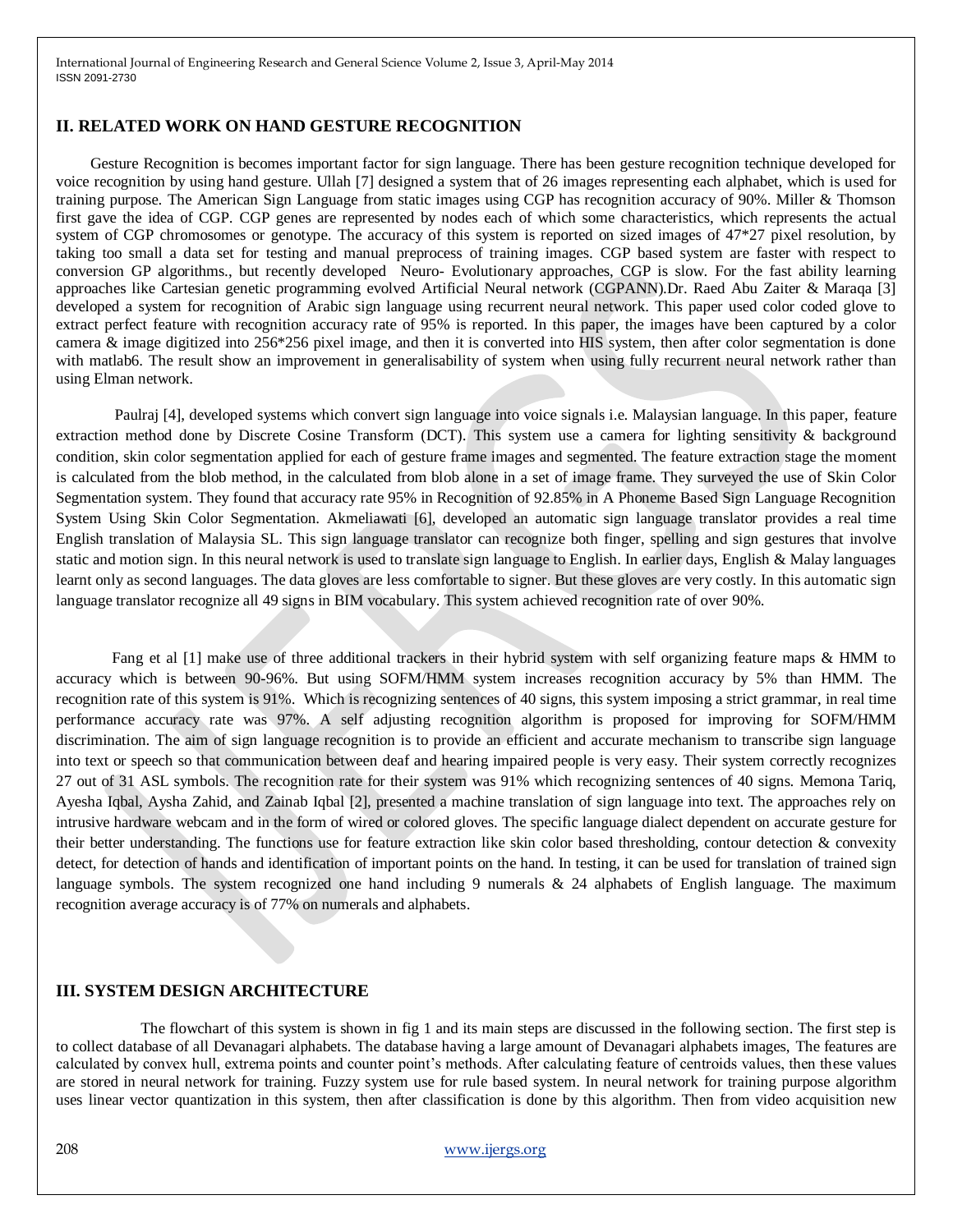image is captured & compared with the database. The image processing is process, and then correctly converts sign language into Devanagari Voice for alphabets.



Fig 1 -.System Architecture

Feature extracted from image based on the distance between centroid, fingers & palms. These feature vectors are used for neural network system.



209 [www.ijergs.org](http://www.ijergs.org/)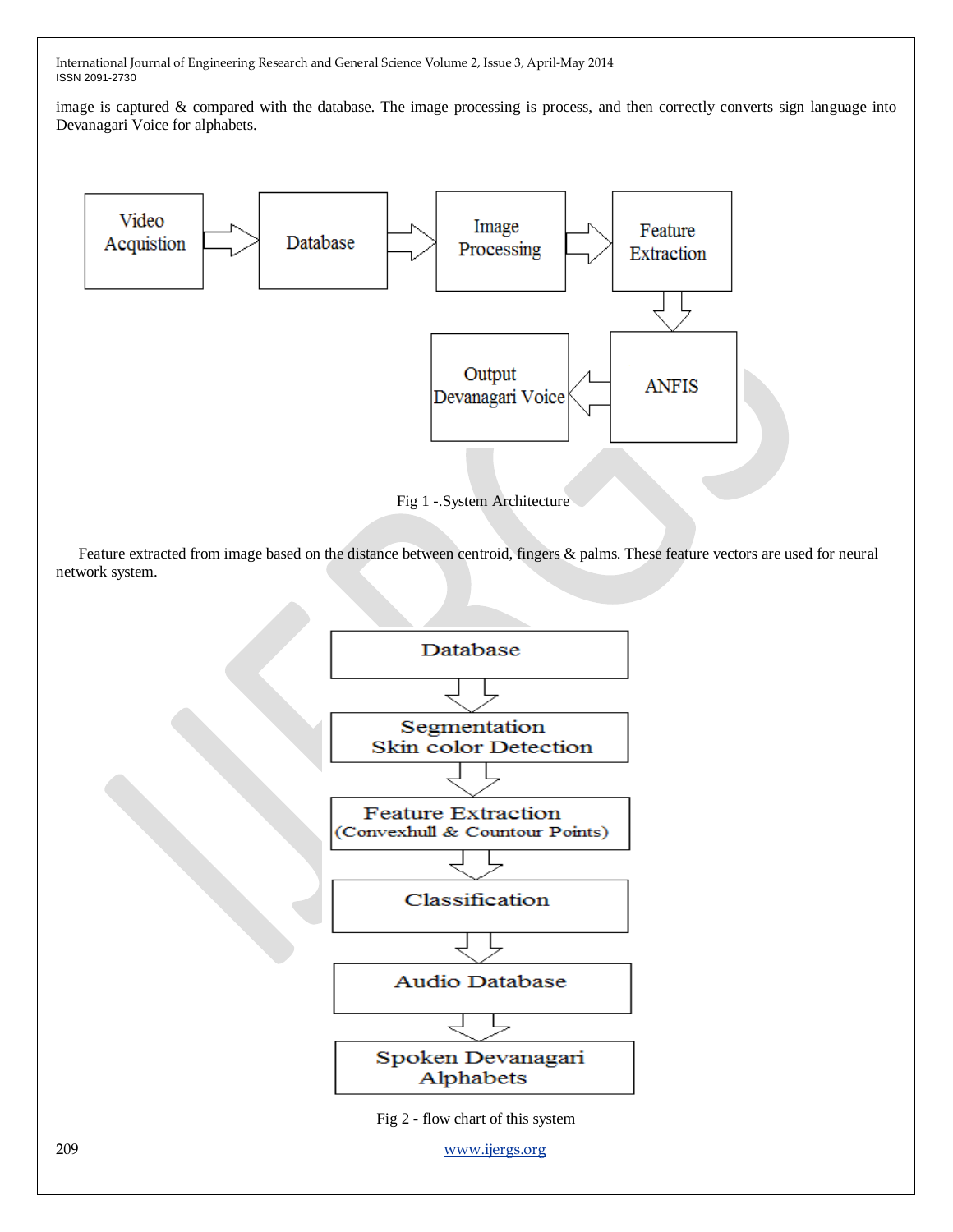#### **A. SKIN COLOR DETECTION-**

 Image is captured from video to identify hand, determine gesture. For identification of hand gesture RGB, gray scale color model are require. The skin color detection i.e. detects only skin color by using morphological operation. The skin color is detected & then boundary of the hand is located by points. The convex hull is useful for collecting features from image. The boundary covered around the hand by using skin color detection technique.

#### **B. FEATURE EXTRACTION-**

The image is captured in white background for better Results. It is processed by function of skin color from skin color detection and then determines contour and convex hand of the shape. To determine the spatial moment or position of hand are required for contouring. Contour is boundary or outline of curved shape it draws outline around the hand. The hand having different orientation in convex hull & contour points feature extraction. The key information contains in fingers and palm. For hand gesture identification method, convex hull designed for counter points. Finding detect of convexity contour points are necessary for joining points. The start points of detects are marked, used for computing feature vector. Defects points are unevenly distribution vary in number from one frame to other. The defected points are filtered by identifying all contour points. The distances of contour points are determined from centroid. The distances are feature extracted from every hand gesture.



## **C. ANFIS-**

The adaptive neuro-fuzzy inference system (ANFIS) proposed by Jang in 1993, implements a Sugeno fuzzy inference method. The ANFIS architecture contains a six layer feed-forward neural network as shown in Figure 3. Layer 1 is the input layer that passes external crisp signals to Layer 2, known as the fuzzification layer; to determine the membership grades for each input implemented by the given fuzzy membership function. Layer 3 of ANFIS is the rule layer, which calculates the firing strength of the rule as the product of the membership grades.

Layer 4 is called the 'normalized firing strengths', in which each neuron in the layer receives inputs from all neurons in Layer 3, and calculates the ratio of the firing strength of a given rule to the sum of firing strengths of all rules. Layer 5 is the defuzzification layer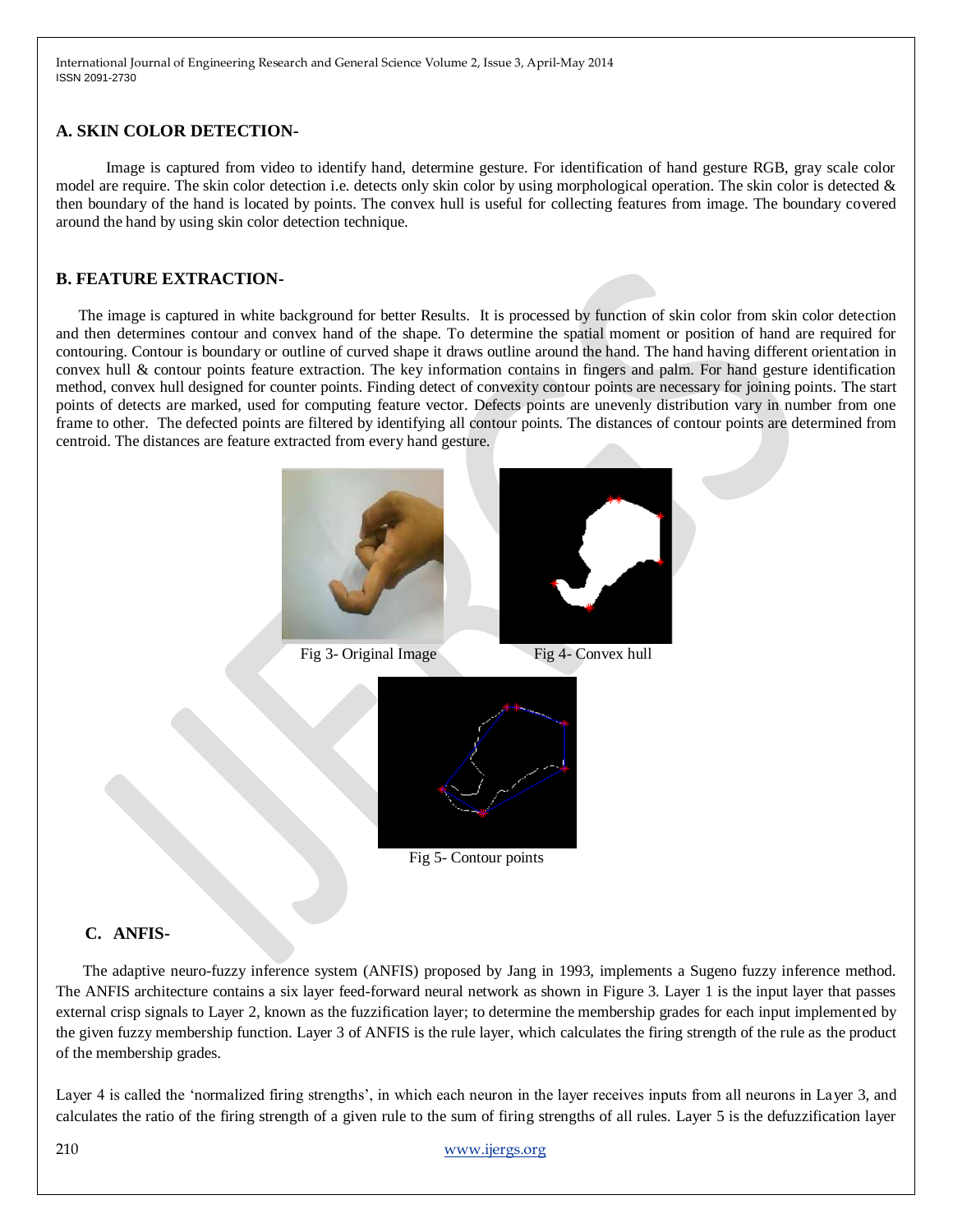that yields the parameters of the consequent part of the rule. A single node in Layer 6 calculates the overall output as the summation of all incoming signals. ANFIS training can use alternative algorithms to reduce the error of the training. The LVQ network use as a classifier for sign recognition, where each neuron corresponds to a different category.



Fig. 6 Adaptive Neuro-Fuzzy Inference System (ANFIS)[9]

# **IV.CONCLUSION**

In this paper, we proposed, design and tested method for Devanagari Sign Language Recognition using the neural network, ANFIS classifier and features extracted from contour points & convex hull. From the experiments, we concluded that, obtained slightly better results 90%. Sign language recognition system is created by using skin color detection and neural network using LVQ algorithm. The sign language to voice system helps vocal and hearing impaired people to communicate with normal people more fluently by using this system. Our approaches described in the paper recognition accuracy greater than 90%. Sign language is the most important language for vocal and hearing impaired people. The aim of this research work to convert sign language into Devanagari spoken language. Though a lot of work has been done in this area previously, but direction is to extend this system to recognize Devanagari alphabets which can be signed with one hand movements.

## **REFERENCES**

[1] G. Fang, W. Gao, J. Ma, "Signer-independent sign language recognition based on SOFM/HMM", Recognition, Analysis, and Tracking of Faces and Gestures in Real-Time Systems, Proceedings, IEEE ICCV Workshop, pp. 90-95, 2001.

[2] Memona Tariq, Ayesha Iqbal, Aysha Zahid, and Zainab Iqbal", Sign Language Localization: Learning Eliminate Language Dialects, Journal to International of Human Computer Interaction, 2012.

[3] Meenakshi Panwar "Hand Gesture based Interface for Aiding Visually Impaired" International Conference on Recent Advances in Computing and Software Systems, 2012.